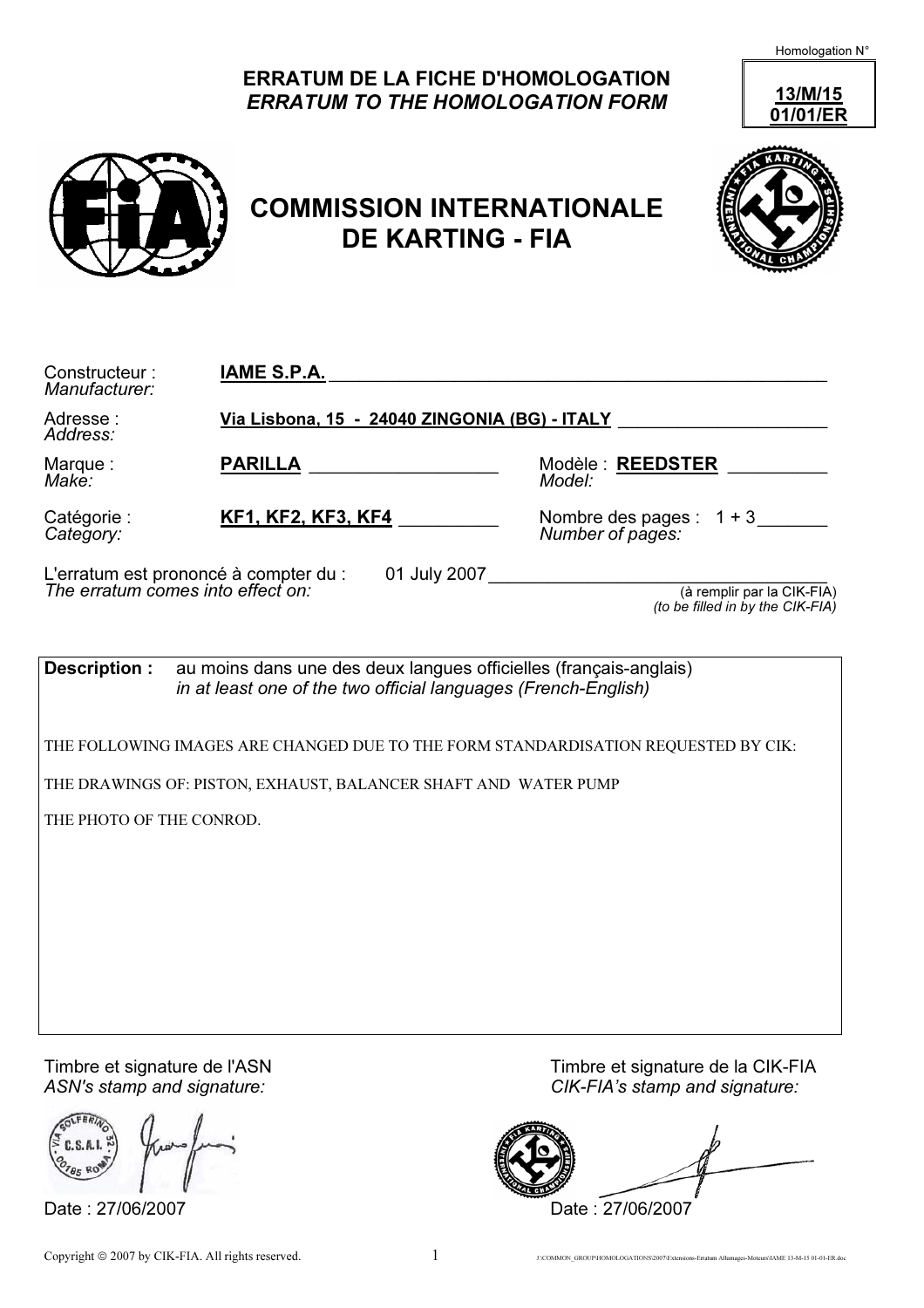Homologation N °

### 13/M/15 01/01/ER

...Section D.2

| PHOTO DU VILEBREQUIN         | PHOTO DE LA BIELLE                  |  |
|------------------------------|-------------------------------------|--|
| PHOTO OF THE CRANKSHAFT      | PHOTO OF THE CONROD                 |  |
|                              |                                     |  |
| DESSIN DU PISTON (DIMENSIONS | DRAWING OF THE PISTON (MAIN         |  |
| PRINCIPALES avec tolérances) | <b>DIMENSIONS incl. tolerances)</b> |  |
| $29.5 + 0.25$                | $29.5 + 0.25$                       |  |
| 29 ±0.25                     | 29 ±0.25                            |  |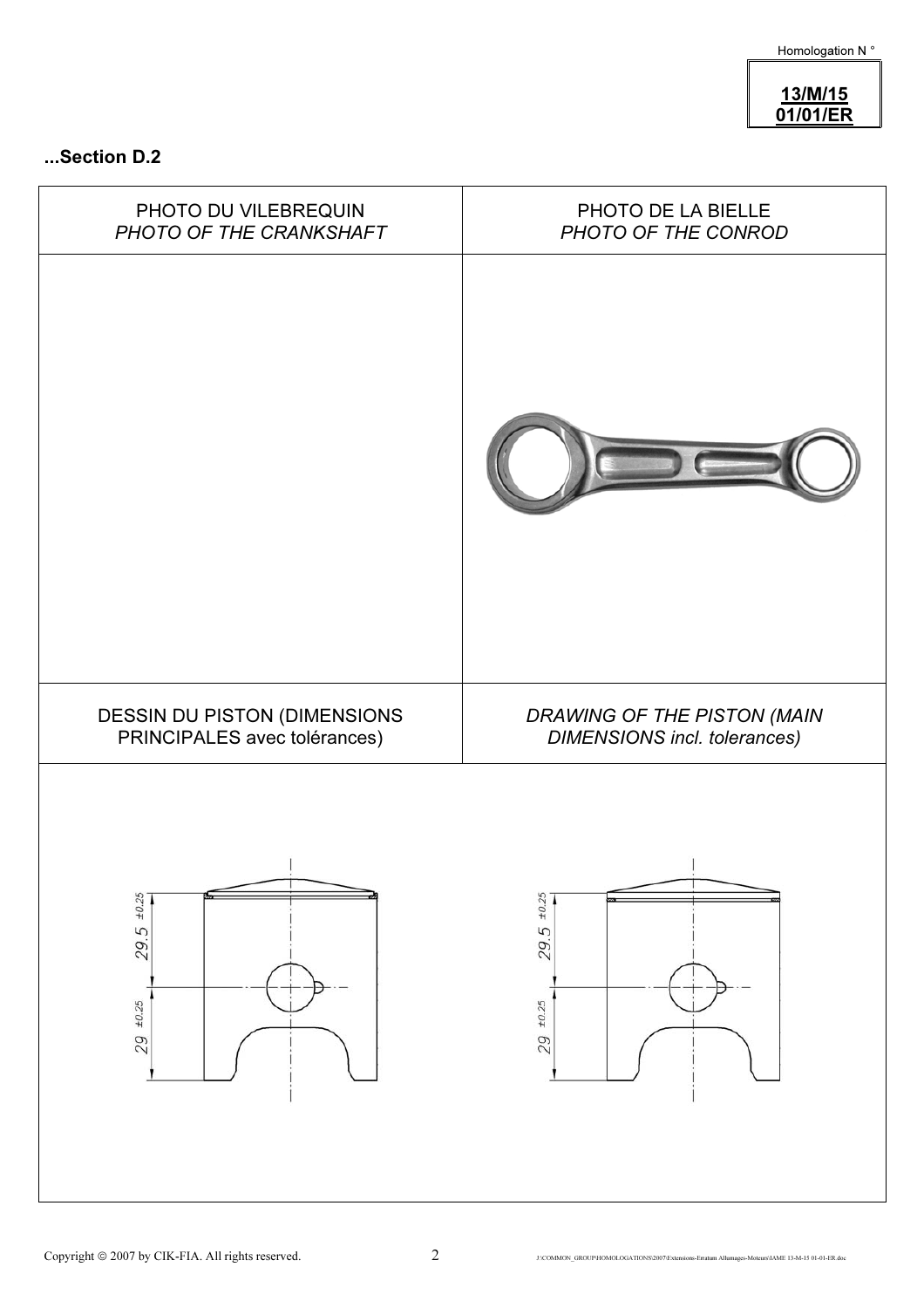٦

#### 13/M/15 01/01/ER

| D.3 L'ARBRE D'ÉQUILIBRAGE, DE LA POMPE À EAU / BALANCE SHAFT & WATER PUMP                   |                                                                                             |  |  |  |  |
|---------------------------------------------------------------------------------------------|---------------------------------------------------------------------------------------------|--|--|--|--|
| DESSIN EXPLOSÉ DE L'ARBRE<br>D'ÉQUILIBRAGE, DE LA POMPE À EAU ET DE<br><b>LEURS CARTERS</b> | EXPLODED DRAWING OF THE BALANCE<br>SHAFT, OF THE WATER PUMP AND OF THEIR<br><b>HOUSINGS</b> |  |  |  |  |
|                                                                                             |                                                                                             |  |  |  |  |
|                                                                                             |                                                                                             |  |  |  |  |
|                                                                                             |                                                                                             |  |  |  |  |
|                                                                                             |                                                                                             |  |  |  |  |
|                                                                                             |                                                                                             |  |  |  |  |
|                                                                                             | Þ                                                                                           |  |  |  |  |
|                                                                                             |                                                                                             |  |  |  |  |
|                                                                                             |                                                                                             |  |  |  |  |
|                                                                                             |                                                                                             |  |  |  |  |

 $\mathsf{r}$